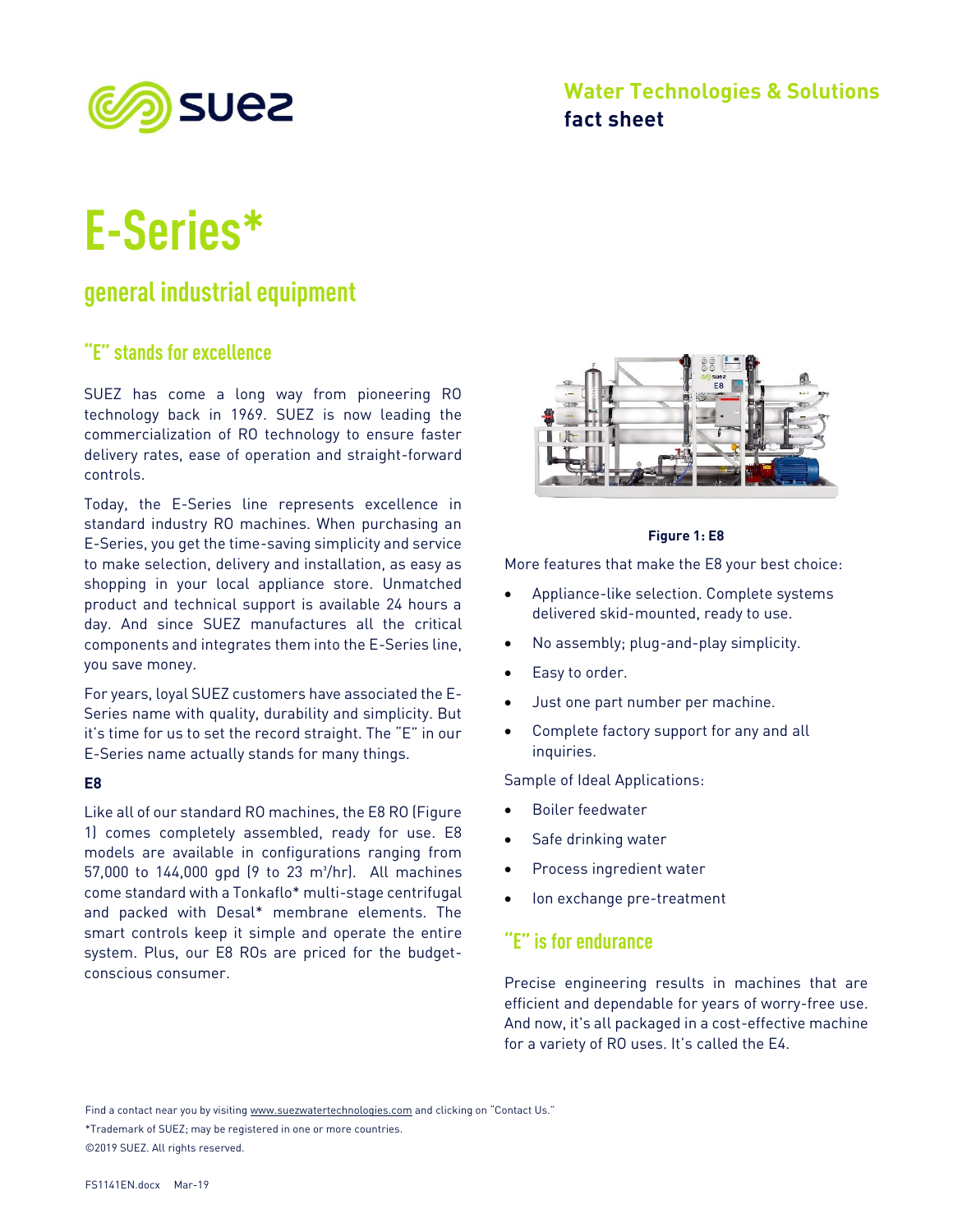#### **E4 and E4H**

The E4 and E4H RO machines (Figures 2 and 3) are constructed with the same advanced technology SUEZ has been building on for years and backed by the same expertise that goes into our high-end medical market and large industrial.

Many E4 and E4H models are available in configurations ranging from 1,800 to 43,200 gpd (0.3 to 6.8 m<sup>3</sup>/hr). Features include:

- Pre-engineered standard configurations.
- All models available in economy (ECN) and deluxe (DLX) packages to suit virtually any RO need. ECN models include instrumentation packages that are considered "extras" on competitors' equipment.
- All models utilize multi-stage centrifugal pumps.
- Variable concentrate and recycle flow control valves provide system flexibility.
- Vertical frame design of E4 provides high-volume output with a small installation footprint.
- Sample of Ideal Applications
- Car Wash
- Whole home or office RO
- Product dilution or mixing
- Spot free product rinses
- Restaurant/Grocery



**Figure 2: E4**



**Figure 3: E4H**

## **"E" is for economic**

Our E-Series machines are designed to offer customers a competitive, but high quality RO system that offers more value than the competition, and still fits in your budget. The E2 is a perfect example. (Figure 4)

#### **E2**

The E2 is simply a cost-effective RO machine for a variety of uses. Variable concentrate and recycle flow control valves give performance flexibility. The tremendous water savings also reduces the cost of operation.

The E2 is available in configurations ranging from 375 to 2,535 gpd  $(0.06 \text{ to } 0.33 \text{ m}^3/\text{hr})$ , making it ideal for applications such as whole home RO, metal plating, car wash, restaurant, greenhouse watering, grocery stores and much more. Features include:

- All models available in economy (ECN) and deluxe (DLX) packages to meet any budget and operational requirement. ECN models include instrumentation packages that are considered "extras" on competitors' equipment.
- Small compact design provides high-quality, high-volume output
- Smart packaging ensures major components are easily accessible
- Sample of Ideal Applications
- Greenhouse watering
- Car Wash
- Grocery stores